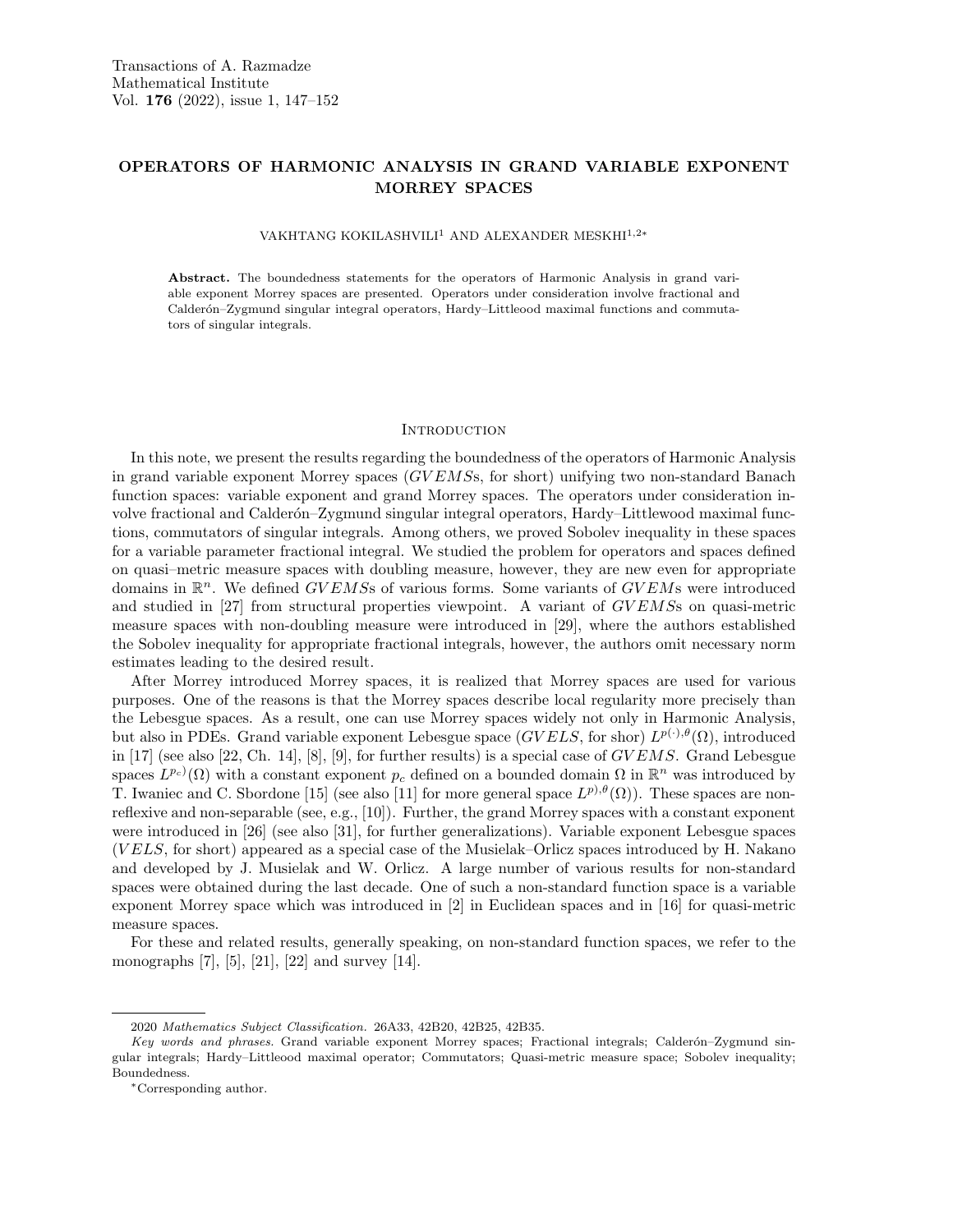## Preliminaries

**Space of homogeneous type.** Let  $(X, d, \mu)$  be a quasi-metric measure space, i.e., X be a topological space endowed with a locally finite complete measure  $\mu$  and quasi-metric  $d: X \times X \mapsto \mathbb{R}_+$  satisfying the following conditions:

i)  $d(x, y) = 0$  if and only if  $x = y$ ;

ii)  $d(x, y) = d(y, x)$  for all  $x, y \in X$ ;

iii) there exists a constant  $\kappa \geq 1$  such that for all  $x, y, z \in X$ ,

$$
d(x, y) \le \kappa [d(x, z) + d(z, y)];
$$

(iv) for every neighbourhood V of a point  $x \in X$  there exists  $r > 0$  such that the ball  $B(x, r) =$  ${y \in X : d(x, y) < r}$  is contained in V.

It is also assumed that all balls  $B(x, r) := \{y \in X : d(x, y) < r\}$  in X are measurable and  $\mu\{x\} = 0$ for all  $x \in X$ . We assume that  $\mu(X) < \infty$ .

A measure  $\mu$  is said to satisfy a doubling condition  $(\mu \in DC(X))$  if there is a constant  $D_{\mu} > 0$ such that

$$
\mu B(x, 2r) \le D_{\mu}\mu B(x, r) \tag{1}
$$

for every  $x \in X$  and  $r > 0$ . We will denote by  $d_X$  the diameter of X.

A quasi-metric measure space  $(X, d, \mu)$  with doubling measure  $\mu$  is called a space of homogeneous type (SHT, for short). An SHT is called normal (see [25]) if there are positive constants N,  $c_1$  and  $c_2$  such that for all  $r, 0 < r < d_X$ ,

$$
c_1 r^N \le \mu B(x, r) \le c_2 r^N. \tag{2}
$$

The constant N in  $(2)$  is called dimension of an  $SHT$ . It can be checked immediately that condition (2) implies doubling condition (1).

For example, rectifiable curves in  $\mathbb C$  with Euclidean distance and arc-length measure satisfying Carleson (regularity) condition is a normal  $SHT$  with  $N = 1$ , the nilpotent Lie groups with Haar measure, is a normal  $SHT$  with  $N = Q$ , where Q is a homogeneous dimension; let a domain  $\Omega \subset \mathbb{R}^n$ satisfy the condition: there is a positive constant c such that for all  $x \in \Omega$ , and  $r \in (0, d_X)$ ,  $|B(x, r)| \ge$  $cr^n$ . Then  $\Omega$  with Lebesgue measure is an example of a normal  $SHT$  with  $N = n$ . For more examples and properties of SHT we refer, e.g, to [4].

Variable exponent Lebesgue and Morrey spaces. We denote by  $P(X)$  the family of all realvalued  $\mu$ - measurable functions  $p$  on  $X$  such that

$$
1 < p_- \le p_+ < \infty
$$

where  $p_- := p_-(X) := \inf_X p(x); \quad p_+ := p_+(X) := \sup_X p(x).$ 

We say that a function  $p(\cdot) \in P(X)$  belongs to the class  $\mathcal{P}^{\log}(X)$  if there is a positive constant  $\ell$ such that for all  $x, y \in X$  with  $d(x, y) \leq 1/2$ ,

$$
|p(x) - p(y)| \le \frac{\ell}{-\ln(d(x, y))}.
$$

Let  $p(\cdot) \in P(X)$ . A variable exponent Lebesgue space (VELS, for short) denoted by  $L^{p(\cdot)}(X)$  (or by  $L^{p(x)}(X)$  is the class of all measurable  $\mu$ -functions f on X for which

$$
S_p(f) := \int\limits_X |f(x)|^{p(x)} d\mu(x) < \infty.
$$

The norm in  $L^{p(\cdot)}(X)$  is defined as follows:

$$
||f||_{L^{p(\cdot)}(X)} = \inf \{ \lambda > 0 : S_p(f/\lambda) \le 1 \}.
$$

It is known that  $L^{p(\cdot)}(X)$  is a Banach space (for this and other properties of VELSs we refer, e.g., to [24], [7]).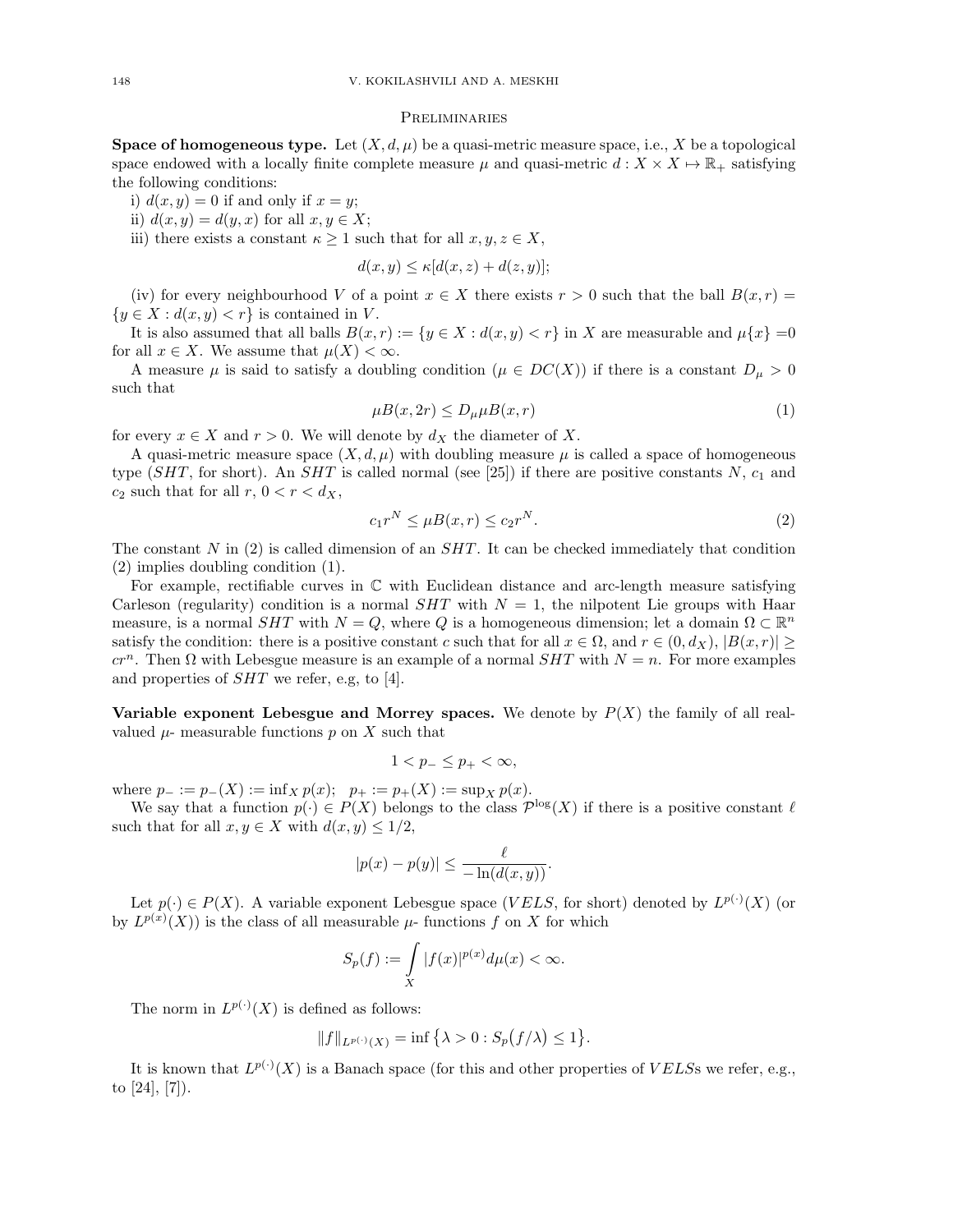Let  $p(\cdot)$  and  $q(\cdot)$  be variable exponents defined on an SHT such that  $1 < q_- \le q(\cdot) \le p(\cdot) \le$  $p_+ < \infty$ . A measurable locally integrable function f on X belongs to the class  $M_{q(.)}^{p(.)}$  $q^{(1)}(X)$  (see [16]) if

$$
||f||_{M_{q(\cdot)}^{p(\cdot)}(X)} = \sup_{x \in X, 0 < r < d_X} (\mu B(x, r))^\frac{1}{p(x)} - \frac{1}{q(x)} ||f||_{L^{q(\cdot)}(B(x, r))} < \infty.
$$

If  $p(\cdot) = q(\cdot)$ , then  $M_{q(\cdot)}^{p(\cdot)}$  $q(\cdot)$ <sup> $p(\cdot)$ </sup> $(X)$  is a *VELS*.

For the spaces  $M_{a(.)}^{p(.)}$  $q(\cdot)$ <sup> $p(\cdot)$ </sup> $(X)$ , the following relation:

$$
M_{r(\cdot)}^{p(\cdot)}(X) \hookrightarrow M_{q(\cdot)}^{p(\cdot)}(X), \quad 1 < q_- \le q(x) \le r(x) \le p(x) \le p_+ < \infty
$$

holds.

Let  $\lambda(x)$  be a measurable function on X with values in [0,1]. Another type of extension of the classical Morrey space to the variable exponent setting, denoted by  $L^{p(\cdot),\lambda(\cdot)}(X)$  (see [2] for Euclidean spaces) is the set of measurable functions on  $X$  such that

$$
||f||_{L^{p(\cdot),\lambda(\cdot)}(X)} = \sup_{x \in X, r \in (0,d_X)} \left||r^{-\frac{\lambda(x)}{p(\cdot)}} f \chi_{B(x,r)}\right||_{L^{p(\cdot)}} < \infty.
$$

The following embedding holds for the space  $L^{p(\cdot),\lambda(\cdot)}(X)$ : If  $p(\cdot)$  and  $r(\cdot)$  belong to  $\mathcal{P}^{\log}(X)$ ,  $p(x) \leq r(x)$  and  $\frac{n-\lambda(x)}{p(x)} \geq \frac{n-\mu(x)}{r(x)}$  $\frac{-\mu(x)}{r(x)}$ , then (see [2] for Euclidean spaces, but the proof for an  $SHT$  is the same)  $L^{r(\cdot),\mu(\cdot)}(X) \hookrightarrow L^{p(\cdot),\lambda(\cdot)}(X)$ .

Grand variable exponent Lebesgue and Morrey spaces. We are interested in GVEMSs denoted by  $M_{q(\cdot),\theta}^{p(\cdot)}(X), L^{p(\cdot),\lambda(\cdot),\theta}(X)$  and  $\mathcal{L}^{p(\cdot),\lambda(\cdot),\theta}(X)$ , respectively, where  $\theta > 0$  and  $\lambda(\cdot) \in [0,1]$ . These spaces are defined with respect to the following norms:

$$
||f||_{M_{q(\cdot),\theta}^{p(\cdot)}(X)} = \sup_{0 < \varepsilon < q-1} \varepsilon^{\frac{\theta}{q_--\varepsilon}} \cdot ||f||_{L_{q(\cdot)-\varepsilon}^{p(\cdot)}} < \infty,
$$

where  $1 < q_- \leq q(\cdot) \leq p(\cdot) \leq p_+ < \infty$ ,

$$
||f||_{L^{p(\cdot),\lambda(\cdot),\theta}} = \sup_{0 < \varepsilon < p_--1} \varepsilon^{\frac{\theta}{p_--\varepsilon}} ||f||_{L^{p(x)-\eta(x),\lambda(x)}(X)},
$$

and

$$
||f||_{\mathcal{L}^{p(\cdot),\lambda(\cdot),\theta}} = \sup \left\{\eta_+^{\frac{\theta}{p_--\eta_+}}||f||_{L^{p(x)-\eta(x),\lambda(\cdot)}(X)} : 0 < \eta_- \leq \eta_+ < p_- - 1, \eta(\cdot) \in \mathcal{P}^{\log}(X)\right\} < \infty,
$$

respectively. Observe that if  $p(\cdot) \in \mathcal{P}^{\log}(X)$ , then

(i)

$$
||f||_{\mathcal{L}^{p(\cdot),\lambda(\cdot),\theta}} \approx \sup \eta_+^{\frac{\theta}{p_--\eta_+}} \mu B(x,r)^{-\frac{\lambda(x)}{p(x)-\eta(x)}} ||f||_{L^{p(x)-\eta(x)}(B(x,r))},
$$

where the supremum is taken over all  $x \in X$ ,  $r \in (0, d_X)$ , and  $\eta(\cdot)$  satisfying the condition  $0 < \eta_- \le$  $\eta_+ < p_- - 1, \, \eta(\cdot) \in \mathcal{P}^{\log}(X);$ 

(ii)

$$
||f||_{L^{p(\cdot),\lambda(\cdot),\theta}} \approx \sup_{0<\varepsilon\leq p_{-}-1} \varepsilon^{\frac{\theta}{p_{-}-\varepsilon}} \Big(\sup_{x\in X,0\leq r\leq dx} \mu B(x,r)^{-\frac{\lambda(x)}{p(x)-\varepsilon}} ||f||_{L^{p(x)-\varepsilon}(B(x,r))}\Big).
$$

The following embeddings:

$$
\begin{split} M_{q(\cdot)}^{p(\cdot)}(X) &\hookrightarrow M_{q(\cdot),\theta}^{p(\cdot)}(X) \hookrightarrow M_{q(\cdot)-\varepsilon}^{p(\cdot)}(X), \quad 0 < \varepsilon < p_{-} - 1, \quad q(\cdot) \in \mathcal{P}^{\log}(X), \\ L^{p(\cdot),\lambda(\cdot)}(X) &\hookrightarrow L^{p(\cdot),\lambda(\cdot),\theta}(X) \hookrightarrow L^{p(\cdot)-\varepsilon,\lambda(\cdot)}(X), \quad 0 < \varepsilon < p_{-} - 1, \quad p(\cdot) \in \mathcal{P}^{\log}(X), \\ L^{p(\cdot),\lambda(\cdot)}(X) &\hookrightarrow L^{p(\cdot),\lambda(\cdot),\theta}(X) \hookrightarrow L^{p(\cdot)-\eta(\cdot),\lambda(\cdot)}(X), \end{split}
$$

hold, where  $0 < \eta_- \leq \eta_+ < p_- - 1$ ,  $p(\cdot) \in \mathcal{P}^{\log}(X)$ .

For constant exponents, the grand Morrey spaces were introduced and studied in [26], [31], [23], [20], [19], [18] (see also [22] and references therein) from the operators boundedness and applications to PDEs viewpoint.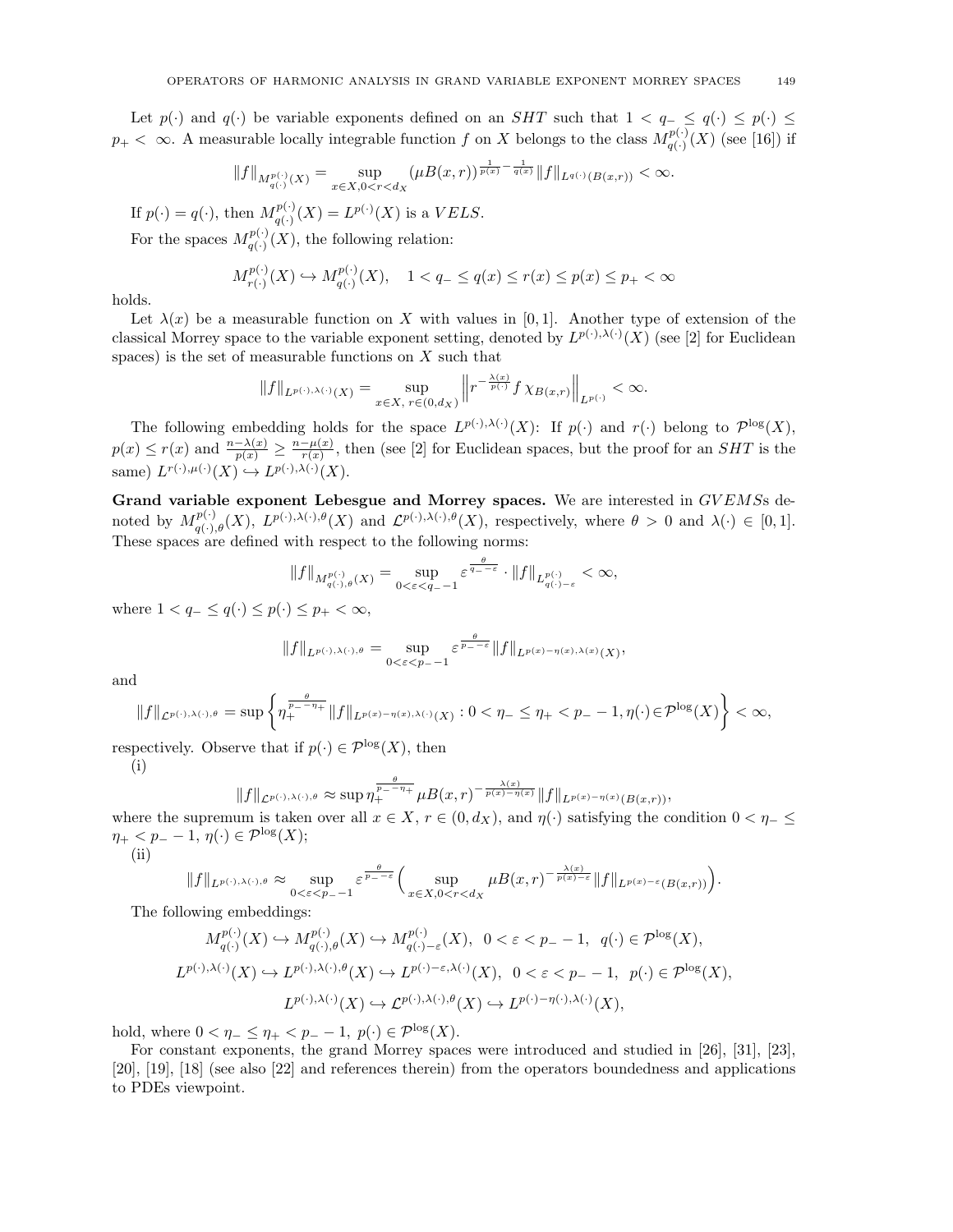Maximal, calderón–Zygmund singular and fractional integral operators on SHT. Let  $(X, d, \mu)$  be an *SHT*. Denote by *Mf* the centered Hardy–Littleood maximal function defined on X:

$$
(Mf)(x) = \sup_{x \in X, 0 < r < dx} (\mu B(x, r))^{-1} \int_{B(x, r)} |f(y)| d\mu(y), \quad x \in X.
$$

Let  $K$  be the Calderón–Zygmund operator

$$
(Kf)(x) = \lim_{\varepsilon \to 0} \int_{X \setminus B(x,\varepsilon)} k(x,y)f(y)d\mu(y), \quad x \in X,\tag{3}
$$

where  $k(x, y)$  is the Calderón-Zygmund kernel on  $X \times X$ , i.e.,  $k : X \times X \setminus \{(x, x) : x \in X\} \to \mathbb{R}$  is a measurable function such that

$$
|k(x,y)| \le \frac{c}{\mu B(x, d(x,y))}, \quad x, y \in X, \quad x \ne y;
$$
  

$$
|k(x_1, y) - k(x_2, y)| + |k(y, x_1) - k(y, x_2)| \le c\omega \left(\frac{d(x_2, x_1)}{d(x_2, y)}\right) \frac{1}{\mu B(x_2, d(x_2, y))}
$$

for all  $x_1, x_2$  and y satisfying the condition  $d(x_2, y) > d(x, x_2)$ , where  $\omega$  – is a positive nondecreasing function on  $(0, \infty)$ , satisfying the  $\Delta_2$  condition  $(\omega(2t) \leq c\omega(t), t > 0)$  and the Dini condition  $\int_0^1$  $\omega(t)$  $\frac{d(t)}{dt} dt < \infty$ . In addition, we assume that for some  $p_0$ ,  $1 < p_0 < \infty$ , and all  $f \in L^{p_0}(X, \mu)$ , the limit in (3) exists a.e. on X, and the operator T is bounded in  $L^{p_0}(X,\mu)$ . For the Calderón–Zygmund theory on  $SHT$ , we refer also to [4], [1].

In the case an  $SHT$  is normal with dimension  $N$ , we define the fractional integral operator

$$
(T_{\alpha(\cdot)}f)(x) := \int\limits_X \frac{f(y)}{d(x,y)^{N-\alpha(x)}} d\mu(y), \quad 0 < \alpha_- \le \alpha(x) \le \alpha_+ < N, \quad x \in X.
$$

Commutators of singular integrals. We say that a function b defined on X belongs to BMO if

$$
||b||_{BMO} = \frac{1}{\mu(B)} \int_{B} |b(x) - b_B| d\mu(x) < \infty,
$$

where  $b_B = \frac{1}{\mu(B)}b(y)d\mu(y)$ .

A well-known result of Coifman, Rochberg and Weiss [3] states that the commutator operator  $K_b f = K(bf) - bKf$ , where K is the Calderón–Zygmund operator on  $\mathbb{R}^n$ , bounded on  $L^p(\mathbb{R}^n)$  for  $b \in BMO(\mathbb{R}^n)$  and  $1 < p < \infty$ . The boundedness of  $K_b$  on  $SHT$  in the classical Lebesgue spaces was studied in [30]. The same problems in variable exponent Morrey spaces defined on Euclidean spaces were explored in [12].

# Main Results

**Some properties of** GVEMSs. Denote by the symbol  $[X]_Y$  the closure of a space X in Y. The following statement holds (see [27] for  $L^{p(\cdot),\lambda(\cdot),\theta}(X)$ ):

**Proposition 1.** Let  $(X, d, \mu)$  be an SHT. Suppose that  $\theta > 0$ ,  $0 \leq \lambda(x) < 1$ ,  $p(\cdot), q(\cdot) \in P(X)$ ,  $\lambda(\cdot) \in \mathcal{P}^{\log}(X)$ . Then the spaces  $M^{q(\cdot),\theta}(X), L^{p(\cdot),\lambda(\cdot),\theta}(X), L^{p(\cdot),\lambda(\cdot),\theta}(X)$  $p_{p(\cdot)}^{(r),\lambda(\cdot),\sigma}(X)$  are Banach spaces. Further,

(i) if  $q(\cdot) \in P(X) \cap \mathcal{P}^{\log}(X)$ , then

$$
\lim_{\varepsilon \to 0} \varepsilon^{\frac{\theta}{q_- - \varepsilon}} \|f\|_{M^{p(\cdot)}_{q(\cdot) - \varepsilon}(X)} = 0,
$$

for all  $f \in \left[ M_{a(.)}^{p(.)} \right]$  $\left[\begin{smallmatrix} p(\cdot)\ q(\cdot) (X) \end{smallmatrix}\right]$  $M_{q( \cdot ) , \theta}^{p( \cdot )}(X)$ ; (ii) if  $p(\cdot) \in \mathcal{P}^{\log}(X)$ , then  $\lim_{\varepsilon\to 0} \varepsilon^{\frac{\theta}{p_--\varepsilon}} \|f\|_{L^{p(\cdot)-\varepsilon,\lambda(\cdot)}}=0$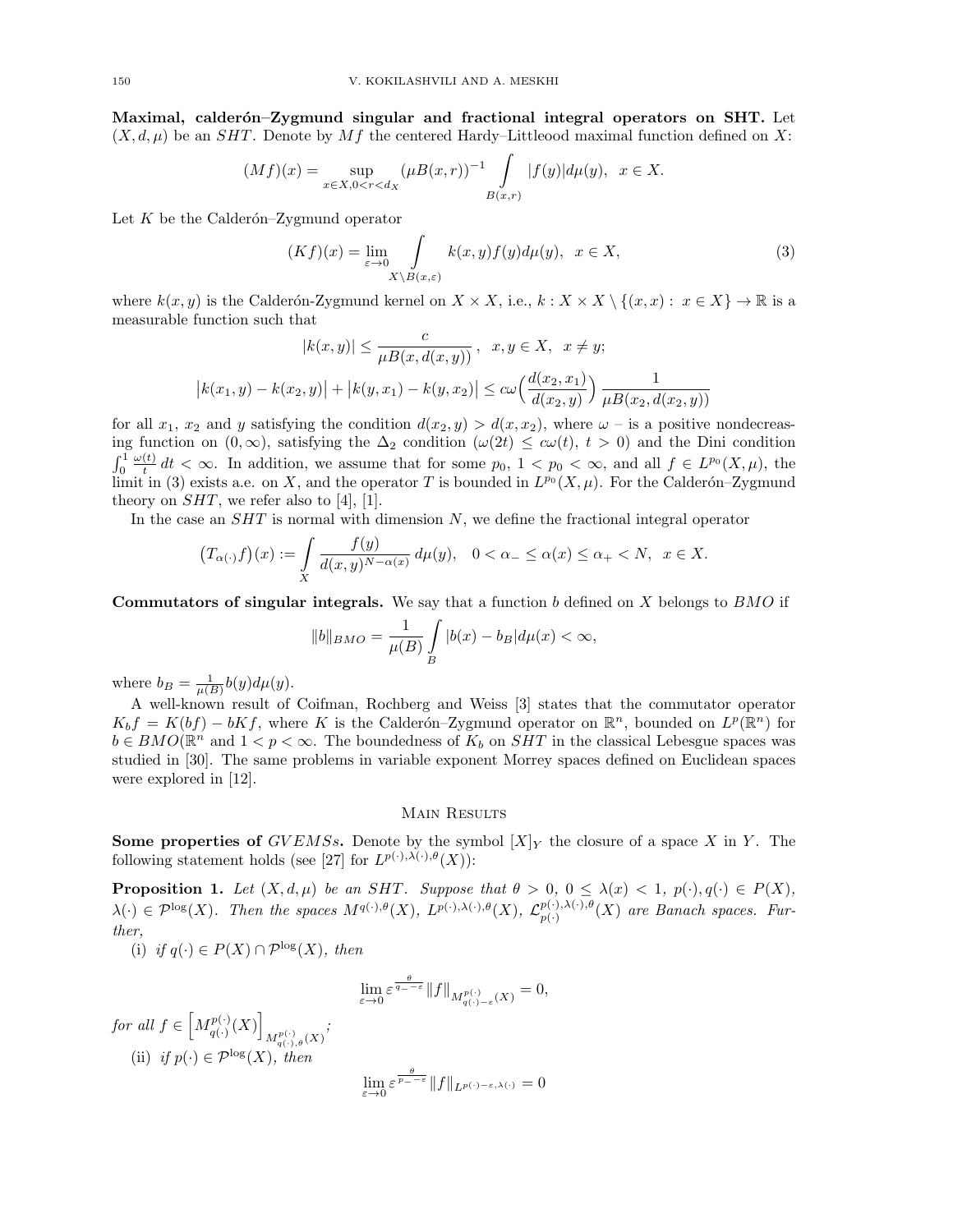for all  $f \in \left[ L^{p(\cdot),\lambda(\cdot)}(X) \right]_{L^{p(\cdot),\lambda(\cdot),\theta}(X)}$ ;

(iii) if  $p(\cdot) \in \mathcal{P}^{\log}(X)$ , then for  $f \in \left[\mathcal{L}^{p(\cdot),\lambda(\cdot)}(X)\right]_{\mathcal{L}^{p(\cdot),\lambda(\cdot),\theta)}(X)}$ , we find that for any sequence  $\eta^{(n)}(\cdot) \in \mathcal{P}^{\log}(X)$  such that  $\eta_{+}^{(n)} \to 0$ ,  $n \to \infty$ ,

$$
(\eta^{(n)}_+)^{\frac{\theta}{p_--\eta^{(n)}_+}} \|f(\cdot)\|_{\mathcal{L}^{p(\cdot)-\eta^{(n)}(\cdot),\lambda(\cdot)}(X)}\to 0,\ \ n\to\infty.
$$

Boundedness. For the maximal operator, we have the next statements.

**Theorem 1.** Let  $(X, d, \mu)$  be an SHT. Suppose that  $\theta > 0$  and  $1 < q_- \leq q(x) \leq p(x) \leq p_+ < \infty$ . Suppose also that  $p(\cdot), q(\cdot) \in \mathcal{P}^{\log}(X)$ . Then the maximal operator M is bounded in  $M_{q(\cdot),\theta}^{p(\cdot)}(X)$ .

**Theorem 2.** Let  $(X, d, \mu)$  be an SHT. Let  $\theta > 0$  and that  $0 \le \lambda(x) \le \lambda_{+} < 1$ . Suppose that  $p(\cdot)$  is an exponent on X such that  $p(\cdot) \in P(X) \cap \mathcal{P}^{\log}(X)$ . Then the maximal operator M is bounded (a) in  $L^{p(\cdot),\lambda(\cdot),\theta}(X)$ , (b) in  $\mathcal{L}^{p(\cdot),\lambda(\cdot),\theta}(X)$ .

Let us denote by  $\mathcal{D}(X)$  the set of all bounded functions on X.

Our results regarding the Calderón–Zygmund operators read as follows.

**Theorem 3.** Let the conditions of Theorem 1 be satisfied. Then there is a positive constant  $C$  such that

$$
||Kf||_{L^{p(\cdot),\lambda,\theta}(X)} \leq C||f||_{L^{p(\cdot),\lambda,\theta}(X)}
$$

for all  $f \in \mathcal{D}(X)$ .

**Theorem 4.** Let the conditions of Theorem 2 be satisfied. Then there is a positive constant C such that for all  $f \in \mathcal{D}(X)$ , the inequalities

(i)  $||Kf||_{L^{p(\cdot),\lambda(\cdot),\theta}(X)} \leq C||f||_{L^{p(\cdot),\lambda(\cdot),\theta}(X)};$ (ii)  $||Kf||_{\mathcal{L}^{p(\cdot),\lambda(\cdot),\theta}(X)} \leq C||f||_{\mathcal{L}^{p(\cdot),\lambda(\cdot),\theta}(X)}$ 

hold.

Now we discuss fractional integral operators. The following theorem holds (cf. [29]).

**Theorem 5.** Let  $(X, d, \mu)$  be a normal SHT with dimension N. Suppose that  $p \in P(X) \cap P^{\log}(X)$ ,  $\alpha(\cdot) \in \mathcal{P}^{\log}(X)$ , where  $0 < \alpha_{-} \leq \alpha_{+} < N$ ,  $\sup\{N\lambda(x) + \alpha(x)p(x)\} < N$ . We set  $\frac{1}{p(x)} - \frac{1}{q(x)} =$  $\frac{\alpha(x)}{N(1-\lambda(x))}$ . Let  $\theta > 0$ . Then  $T_{\alpha(\cdot)}$  is bounded from  $\mathcal{L}^{p(\cdot),\lambda,\theta}(X)$  to  $\mathcal{L}^{q(\cdot),\lambda(\cdot),q-\theta/p-}(X)$ .

Regarding the operator  $K_b$ , we have

**Theorem 6.** Let the conditions of Theorem 4 be satisfied and let  $b \in BMO$ . Then there is a positive constant C such that for all  $f \in \mathcal{D}(X)$ , the following inequalities:

(i)  $||K_bf||_{L^{p(\cdot),\lambda(\cdot),\theta}(X)} \leq C||f||_{L^{p(\cdot),\lambda(\cdot),\theta}(X)};$ 

(ii) 
$$
||K_b f||_{\mathcal{L}^{p(\cdot),\lambda(\cdot),\theta}(X)} \leq C ||f||_{\mathcal{L}^{p(\cdot),\lambda(\cdot),\theta}(X)}
$$

hold.

### **REFERENCES**

- 1. H. Aimar, Singular integrals and approximate identities on spaces of homogeneous type. Trans. Amer. Math. Soc. 292 (1985), no. 1, 135–153.
- 2. A. Almeida, J. Hasanov, S. Samko, Maximal and potential operators in variable exponent Morrey spaces. Georgian Math. J. 15 (2008), no. 2, 195-208.
- 3. R. Coifman, R. Rochberg, G. Weiss, Factorization theorems for Hardy spaces in several variables. Ann. of Math.  $(2)$  103  $(1976)$ , no. 3, 611–635.
- 4. R. R. Coifman, G. Weiss, Analyse Harmonique Non-commutative Sur Certains Espaces Homogènes. (French) Étude de certaines intégrales singulières. Lecture Notes in Mathematics, vol. 242. Springer-Verlag, Berlin-New York, 1971.
- 5. D. V. Cruz-Uribe, A. Fiorenza, Variable Lebesgue Spaces. Foundations and Harmonic analysis. Applied and Numerical Harmonic Analysis. Birkhuser/Springer, Heidelberg, 2013.
- 6. L. Diening, Maximal function on generalized Lebesgue spaces  $L^{p(\cdot)}$ . Math. Inequal. Appl. 7 (2004), no. 2, 245–253.
- 7. L. Diening, P. Harjulehto, P. Hästö, M. Ružička, Lebesque and Sobolev Spaces with Variable Exponents. Lecture Notes in Mathematics, 2017. Springer, Heidelberg, 2011.